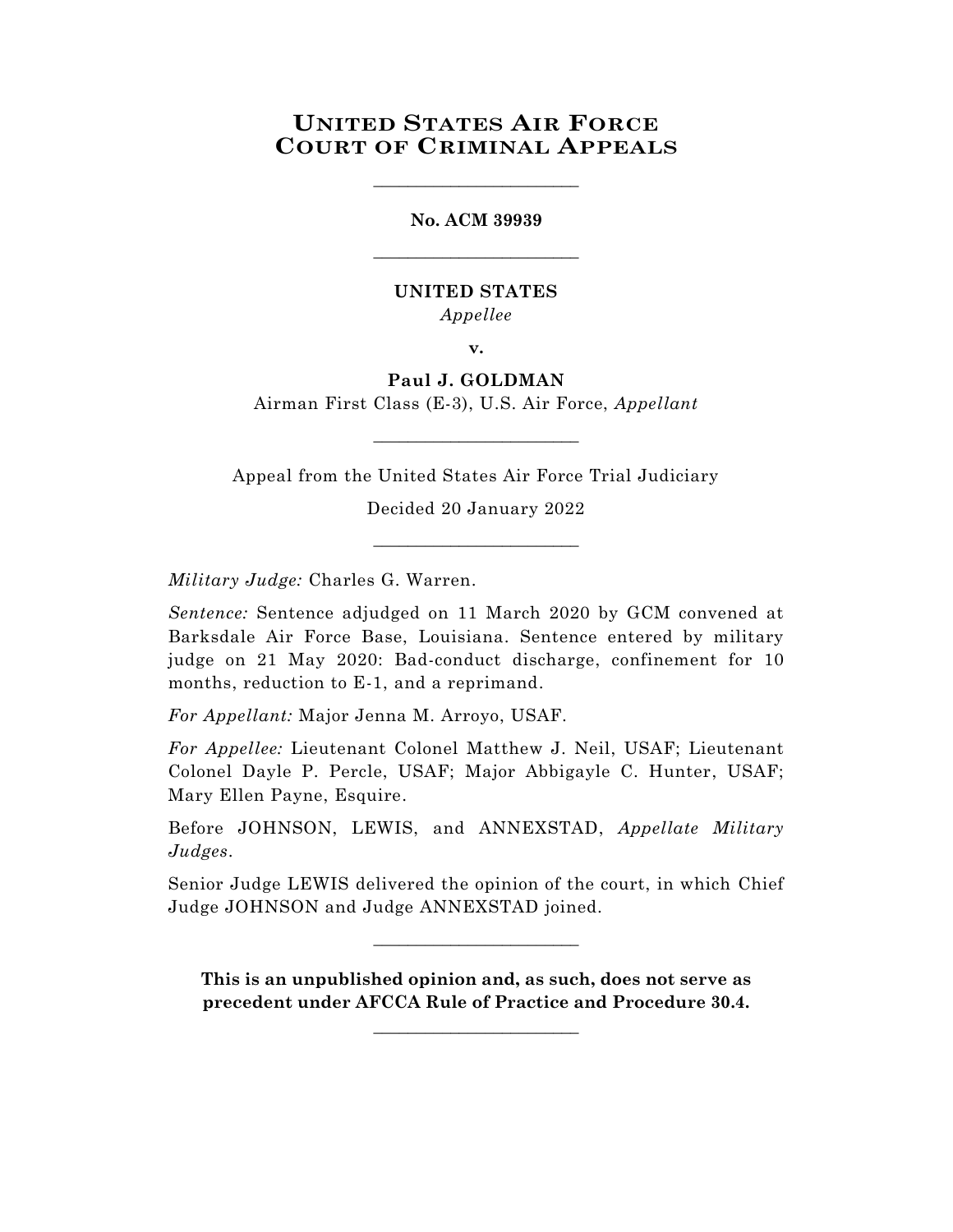### LEWIS, Senior Judge:

l

In accordance with Appellant's pleas and pursuant to a plea agreement, a general court-martial composed of a military judge found Appellant guilty of two specifications of willfully disobeying a superior commissioned officer, one specification of failure to obey a lawful general regulation, one specification of wrongful use of marijuana, three specifications of assault consummated by a battery, two specifications of assault consummated by a battery of a child, one specification of obstruction of justice, one specification of wrongful extramarital sexual conduct, one specification of child endangerment, and one specification of drunk and disorderly conduct, in violation of Articles 90, 92, 112a, 128, 131b, and 134, Uniform Code of Military Justice (UCMJ), 10 U.S.C. §§ 890, 892, 912a, 928, 931b, and 934. 1,2

Some of Appellant's offenses occurred prior to 1 January 2019 and Appellant elected to be sentenced under the sentencing procedures that took effect on 1 January 2019. *See* Rule for Courts-Martial (R.C.M.) 1002(d)(2) (addressing segmented sentencing for confinement and fines and concurrent or consecutive confinement terms). Consistent with the plea agreement, the military judge sentenced Appellant to a bad-conduct discharge, a total of ten months of confinement,<sup>3</sup> reduction to the grade of  $E-1$ , and a reprimand.

Pursuant to the plea agreement, the convening authority agreed to dismiss the following, with prejudice, after announcement of sentence: (1) Charge IV and its two specifications, which alleged violations of Article 120, UCMJ, 10 U.S.C. § 920 (*Manual for Courts-Martial, United States* (2016 ed.)); and (2) Charge V, Specification 4, which alleged a violation of Article 128, UCMJ, 10 U.S.C. § 928 (*Manual for Courts-Martial, United States* (2019 ed.) (2019 *MCM*)). Prior to adjourning the court-martial, the military judge granted the Government's motion to dismiss with prejudice Charge IV and its specifications and Charge V, Specification 4.

<sup>1</sup> Unless otherwise noted, references to the UCMJ and the Rules for Courts-Martial (R.C.M.) are to the *Manual for Courts-Martial*, *United States* (2019 ed.) (2019 *MCM*). As Appellant's convicted offenses spanned from 1 December 2015 to 6 September 2019, references to the punitive articles of the UCMJ are to the 2019 *MCM*, *Manual for Courts-Martial*, *United States* (2016 ed.), and *Manual for Courts-Martial*, *United States* (2012 ed.).

<sup>2</sup> Pursuant to the plea agreement, Appellant pleaded guilty, excepting certain words from one of the three specifications of assault consummated by a battery, one of the two specifications of assault consummated by a battery of a child, and the child endangerment specification.

<sup>&</sup>lt;sup>3</sup> The confinement terms ran concurrently and varied from a low of three months to a high of ten months.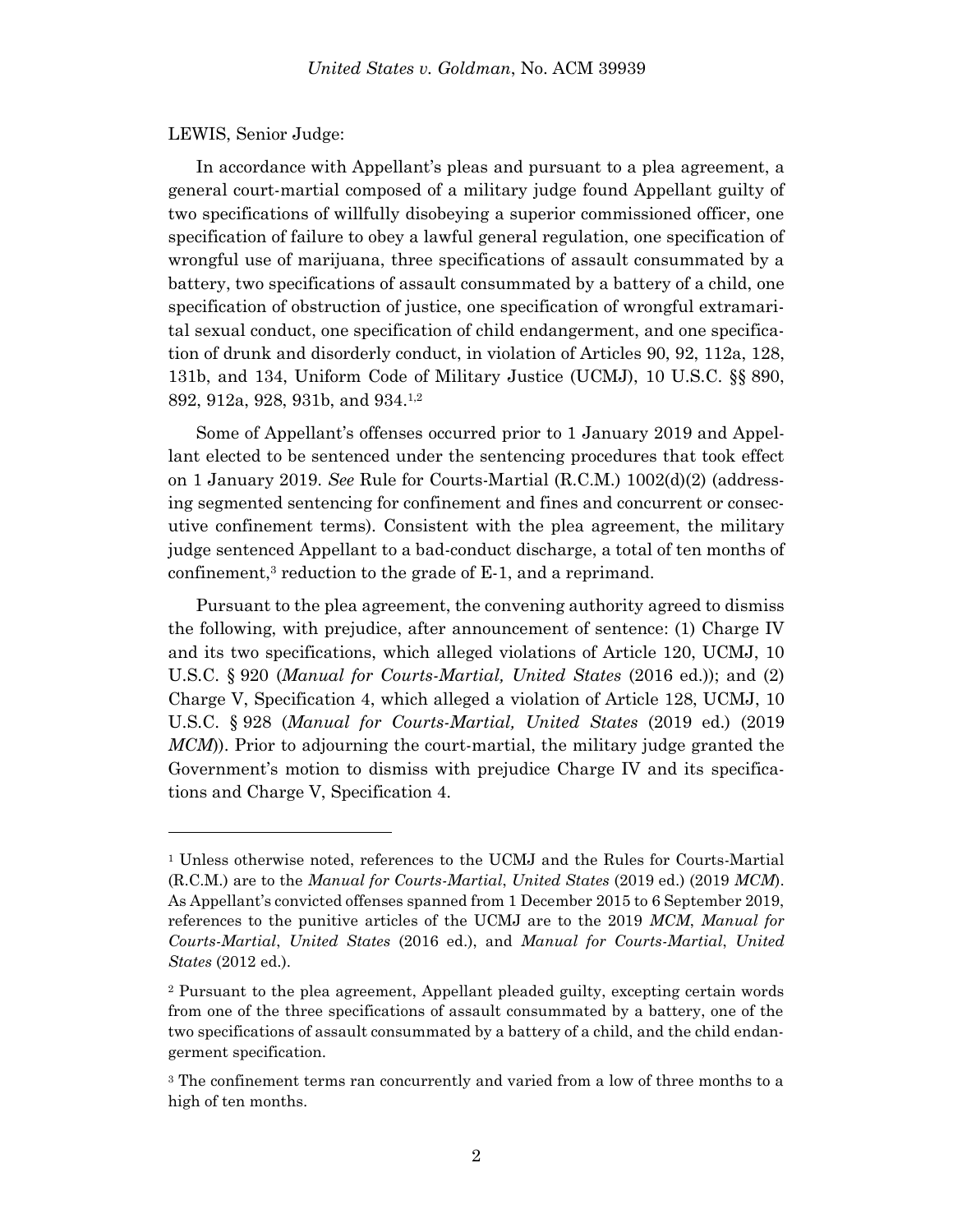On 5 May 2020, after considering Appellant's clemency submission and consulting with the staff judge advocate, the convening authority took no action on the findings or sentence. The convening authority granted Appellant's request to defer the adjudged reduction to the grade of E-1 from 14 days after the sentence was announced until the date of the entry of judgment (EoJ). The convening authority also deferred the automatic forfeitures of pay and allowances from 14 days after announcement of sentence until the date of the EoJ. The convening authority waived the automatic forfeitures for a period of six months, or expiration of term of service, with the waiver commencing on the date of the EoJ, and directed the forfeitures be paid to Appellant's former spouse, MP, for the benefit of Appellant's dependent child, EG. Finally, the convening authority provided the language for Appellant's reprimand.

The military judge signed the EoJ on 21 May 2020. The EoJ does not state that Charge IV and its two specifications and Charge V, Specification 4, were dismissed *with prejudice*. Rather, it states they were "Withdrawn and Dismissed After Arraignment."

Appellant raises three assignments of error: (1) whether the convening authority's failure to unambiguously dismiss certain charges and specifications with prejudice constituted noncompliance with a material term of the plea agreement; (2) whether Appellant is entitled to sentence relief because his record of trial is incomplete; and (3) whether Appellant is entitled to appropriate relief as the convening authority failed to take action on the sentence as required by law.<sup>4</sup>

We find that a remand to the Chief Trial Judge, Air Force Trial Judiciary, is the appropriate response to resolve Appellant's first assignment of error. *See United States v. Samples*, No. ACM S32657, 2021 CCA LEXIS 463, at \*5 (A.F. Ct. Crim. App. 15 Sep. 2021) (unpub. op.) (finding a failure to state charged offenses in an EoJ were dismissed with prejudice implies those charged offenses were dismissed without prejudice).

During the remand, we authorize a detailed military judge to address the errors and omissions documented in Appellant's second and third assignments

<sup>4</sup> We have reworded the assignments of error. We granted Appellant's motion to file issue (3) as a supplemental assignment of error.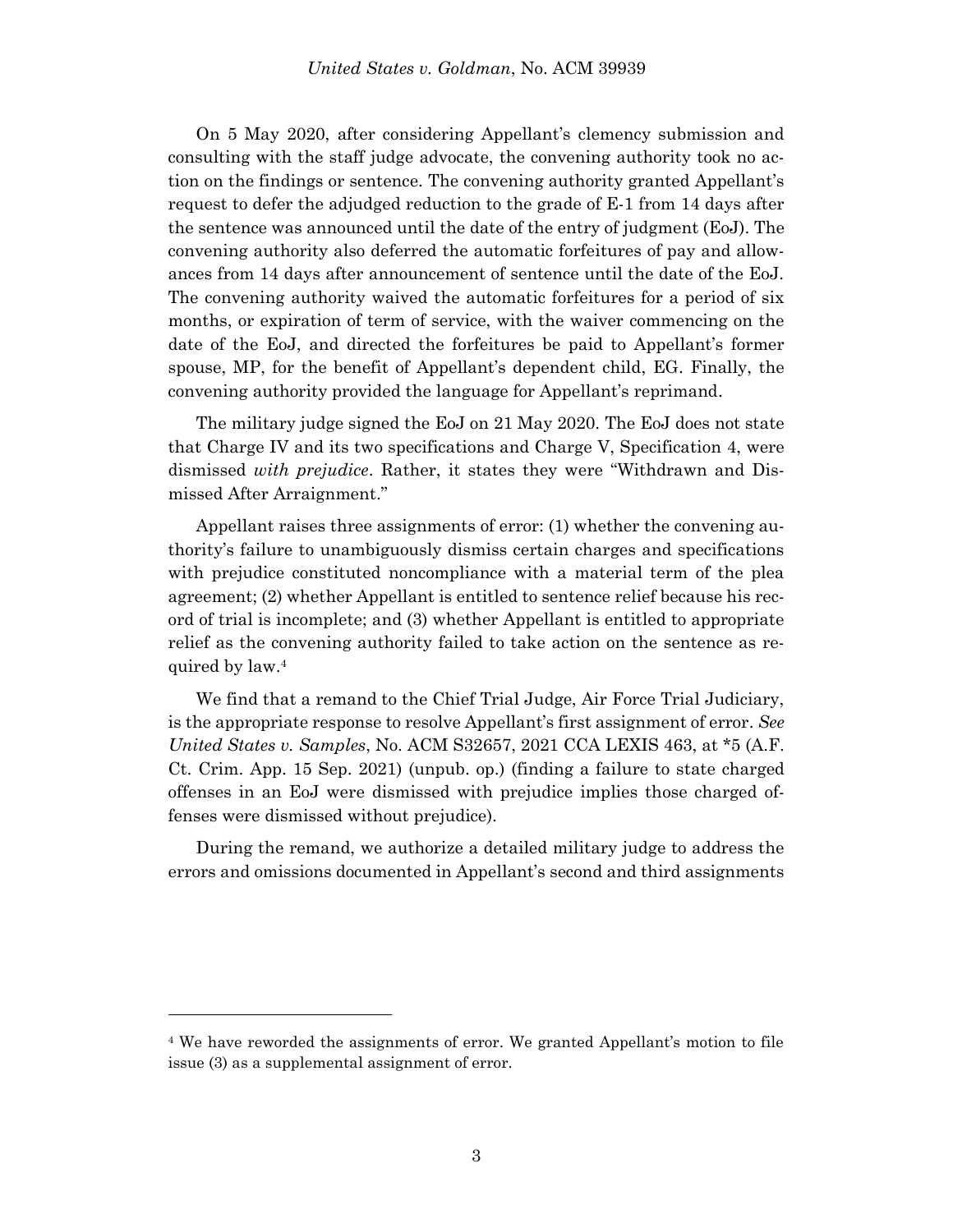of error. We also authorize correction of additional errors in the EoJ and correction of the record of trial due to an omission of the audio recording of one session of the trial proceedings. 5

### **I. BACKGROUND**

The military judge convicted Appellant of 13 offenses across 5 charges. We summarize the offenses generally and group certain offenses together.<sup>6</sup> We describe most of the offenses in chronological order.

## **A. Assault Consummated by a Battery, Child Endangerment, and Drunk and Disorderly Offenses**

Appellant was convicted of assault consummated by a battery against three adults and two children. He was also convicted of child endangerment of one of the two children. Finally, Appellant was convicted of a drunk and disorderly conduct offense that occurred the same night as three of the battery offenses.

The first battery offense occurred between April 2016 and December 2017. During an argument, Appellant unlawfully pushed MP, his first wife, on the chest with his hands. The push caused MP's body to hit a wall putting a hole in it. Later, MP took three photographs, which showed red marks on her body.

The child endangerment offense occurred while Appellant was still married to MP. The victim of the offense was his then six-month-old daughter, EG. In April 2017, MP was changing EG's diaper while simultaneously arguing with Appellant. Appellant threw a plush ostrich toy with plastic eyes at MP. The toy was about half of the size of his daughter. During the providence inquiry, Appellant described the throw as "hard and directly like a fastball." Appellant also described the throw as a "seven or an eight" on a scale of zero to ten, with ten being the hardest he could throw it. The toy missed MP, hit a wall, and struck objects on EG's changing table before stopping within six inches of EG. Appellant described why he believed his actions constituted culpable negligence that might have resulted in foreseeable harm to EG and why he breached his duty of care for her.

The second battery offense occurred in the summer of 2018. By this time, MP and Appellant had divorced. EG, then 2 years old, was visiting Appellant in San Antonio, Texas, under a custody arrangement. While driving, Appellant unlawfully struck EG across the face with his hand causing her lip to bleed. At

<sup>5</sup> Some of these issues were discovered in conducting our Article 66, UCMJ, 10 U.S.C. § 866, review.

<sup>&</sup>lt;sup>6</sup> The background is drawn from the stipulation of fact, Appellant's providence inquiry, and the testimony of sentencing witnesses.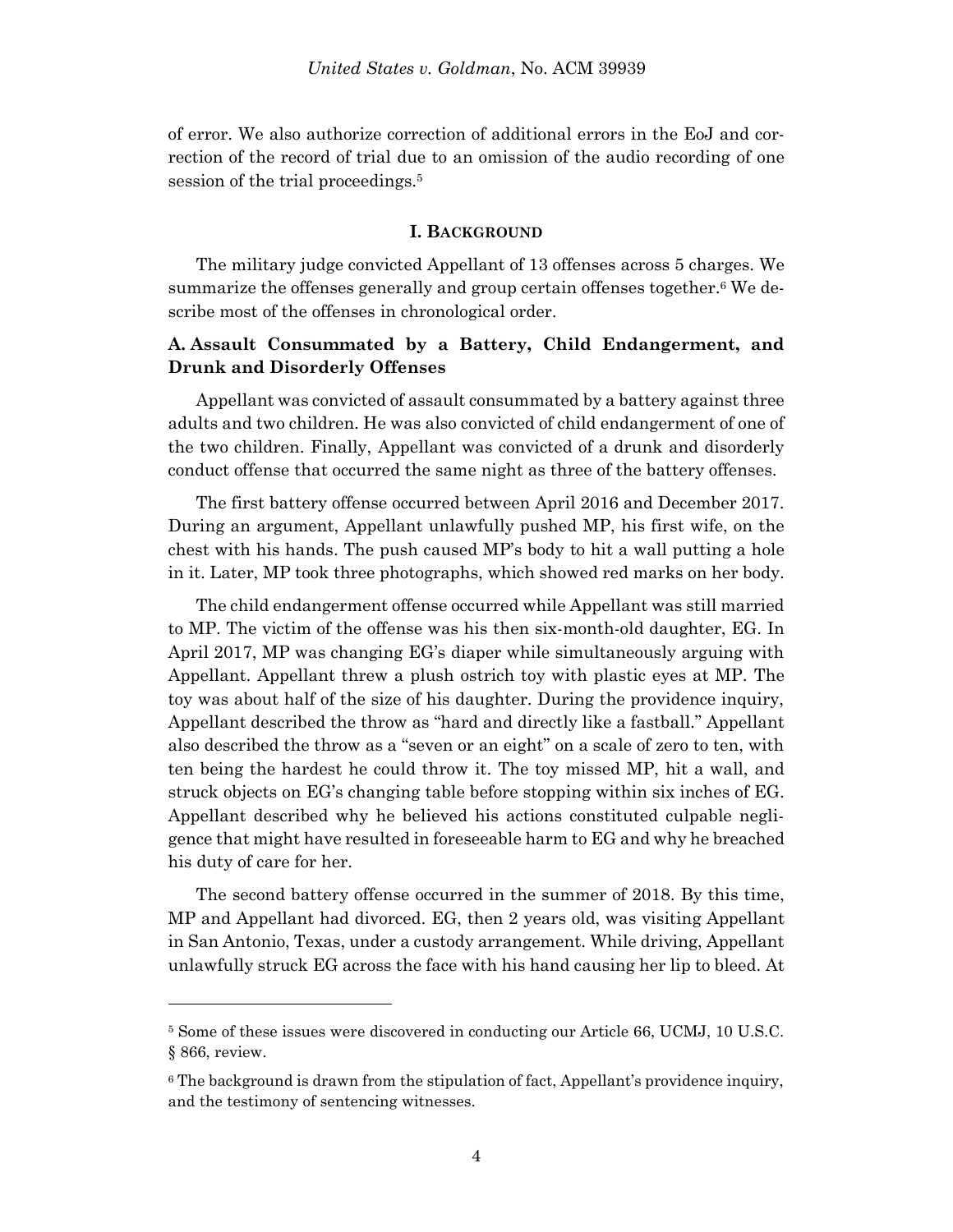the time Appellant struck her, EG was strapped in a car seat in the backseat. Appellant used force against EG that went beyond any disciplinary purpose. During the providence inquiry, Appellant described his level of force as "unreasonable and excessive."

Appellant committed the third, fourth, and fifth battery offenses on 22 December 2018 while at a local San Antonio hotel. Two of the offenses were against adults and one was against a child. On this evening, Appellant, his second wife, MO, and her family were attending a holiday party at the hotel, where they had also rented a room. MO's family included MO's mother, MO's sister, and MO's one-year-old daughter. Once in the hotel room, Appellant was told by MO and her family to go to sleep, as he was intoxicated from consuming alcohol earlier that night. Appellant became agitated and tried to leave the hotel room. MO's mother and sister were between Appellant and the hotel room's door. First, Appellant pushed MO's mother on her body with his arms causing her to move. Second, Appellant pushed MO's sister in a similar manner with a similar result. Third, and finally, Appellant pushed MO's mother a second time, which caused her to fall into MO's sister, who then fell into MO's oneyear-old daughter. According to Appellant, none of the three sustained any injuries.

The drunk and disorderly conduct offense also occurred on the same night as described above and while at the hotel. Due to his intoxication, Appellant was "loud and obnoxious" and "disruptive and rude" which led to an adjacent guest complaining to the hotel's staff. The hotel staff called the San Antonio police who responded to Appellant's room. Despite the arrival of uniformed officers, Appellant continued to be loud and belligerent which led the police to detain him in handcuffs inside his hotel room. Appellant stated during the providence inquiry that his actions "lowered the image of the Air Force to several civilians" including MO's family and the police officers who responded.

## **B. Extramarital Sexual Conduct and Obstruction of Justice**

In the first few months of 2019, while still married to MO,<sup>7</sup> Appellant met a woman on the dating application Tinder. Eventually, this woman allowed Appellant to move into her residence. She knew he was in the military. Appellant's supervisor discussed these living arrangements with Appellant and warned him to be careful, as he was still married. Despite the warning, Appellant began a sexual relationship with the woman and engaged in sexual intercourse with her on multiple occasions in a month. Others learned of this sexual

<sup>7</sup> Appellant was also not legally separated from MO.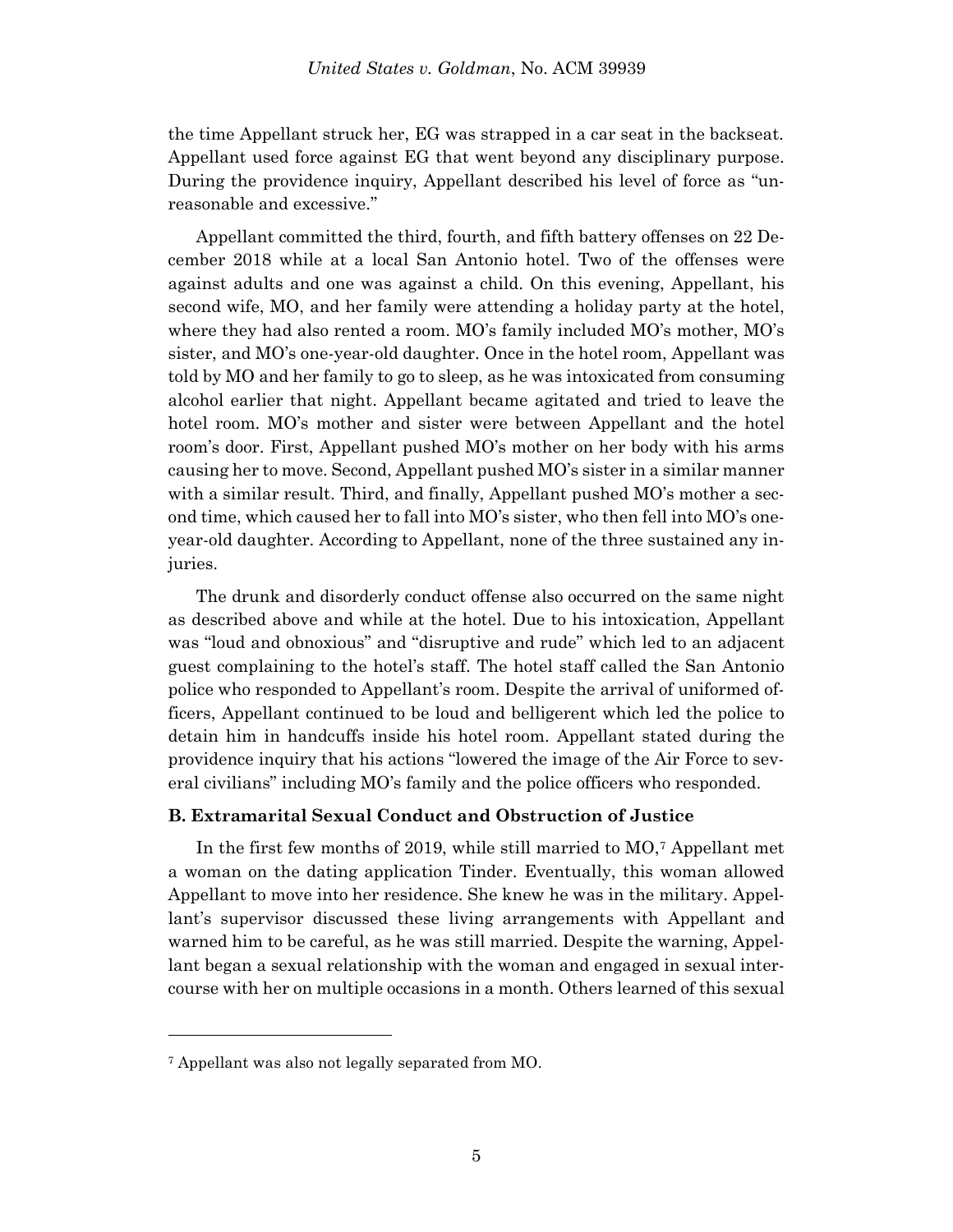relationship, including MO and the woman's estranged husband.<sup>8</sup> In his providence inquiry, Appellant provided reasons why he believed his actions were service discrediting and constituted wrongful extramarital sexual contact.

At the time of this sexual relationship, Appellant believed that he would face a criminal investigation for the December 2018 incidents with MO's family at the San Antonio hotel. Appellant's commander had also issued him a nocontact order, which prohibited communication with MO. Appellant thought the ensuing investigation would reveal, and ultimately encompass, his sexual relationship with the woman he met on Tinder. Appellant then asked her to lie, if questioned, and say she had not had sex with him. Appellant explained in his providence inquiry why he believed his actions constituted obstruction of justice.

## **C. Drug Offense**

l

Appellant wrongfully used marijuana, once, in a vehicle with another Airman on Joint-Base San Antonio (JBSA)-Lackland. This offense occurred in the late May to late June 2019 timeframe. Appellant's wrongful use of marijuana was discovered when his urine tested positive for tetrahydrocannabinol, the active ingredient in marijuana. On 23 June 2019, Appellant's commander restricted him to the limits of JBSA-Lackland.

## **D. Disobedience Offenses**

Appellant failed to obey a lawful general regulation, Air Force Instruction 31-101, *Integrated Base Defense* (5 Jul. 2017), by failing to register a privately owned firearm that he stored in his base house on JBSA-Lackland. This offense was discovered in November 2018 when security forces responded to Appellant's house after Appellant displayed "suicidal ideations." These included Appellant placing the loaded firearm against his head with his finger on the trigger. Eventually, Appellant changed his mind, placed the firearm on top of a printer, and went to bed before being awoken by security forces.

Appellant disobeyed two different orders of his commander between 1 April 2019 and 6 September 2019. First, Appellant disobeyed the order restricting him to JBSA-Lackland in August 2019 when he left the installation with his brother who had recently graduated from Basic Military Training. Appellant also violated the no contact order prohibiting him from contacting his second wife, MO, on at least two occasions in April and May 2019. Appellant was ordered by his commander into pretrial confinement on 6 September 2019 and so remained, at various locations, until he was sentenced.

<sup>8</sup> Appellant told the military judge the woman was legally separated from her husband and that the husband was a former military member.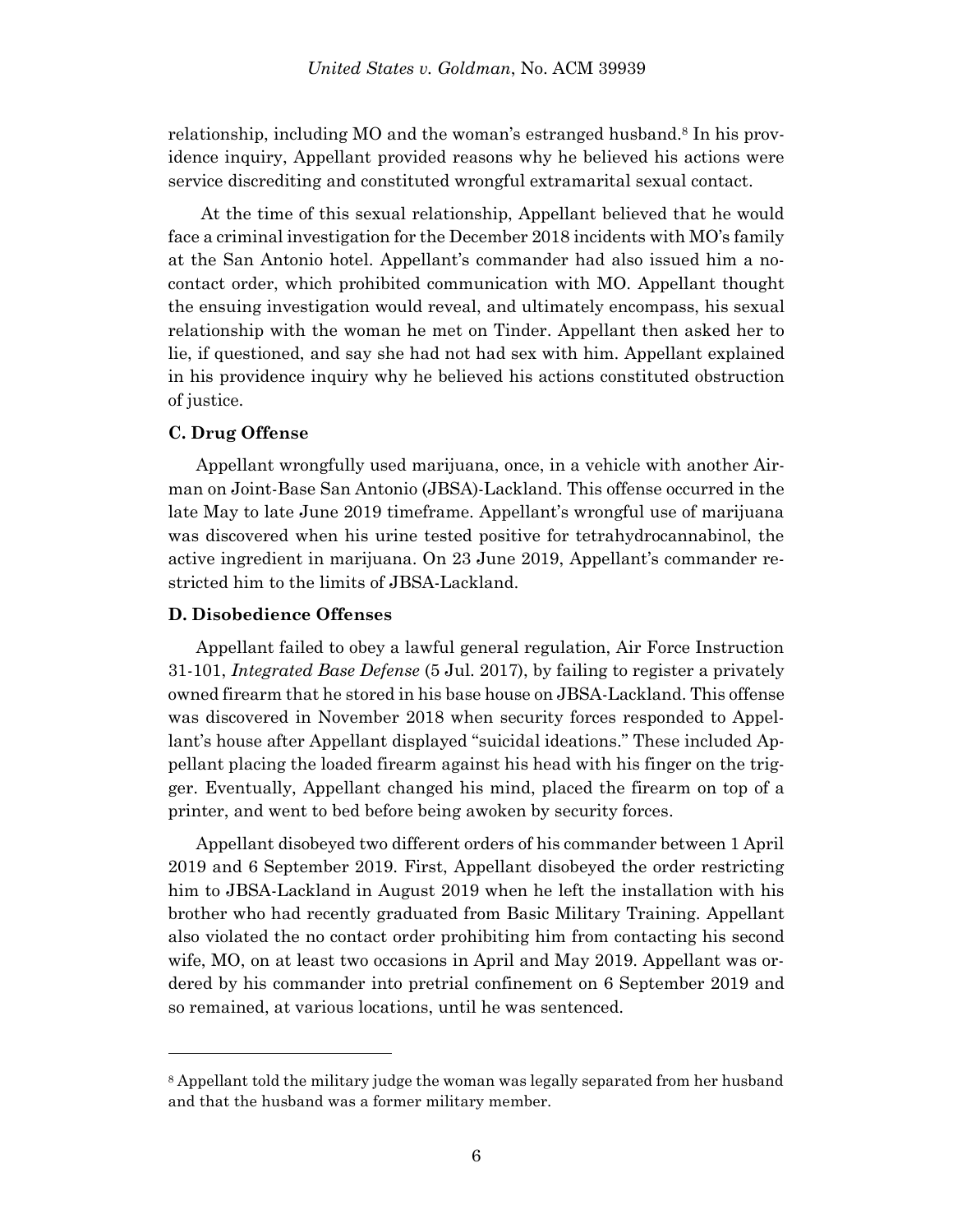### **II. DISCUSSION**

#### **A. Plea Agreement Noncompliance**

l

The parties agree that the EoJ and Statement of Trial Results<sup>9</sup> do not show that the convening authority dismissed either Charge IV and its specifications or Specification 4 of Charge V with prejudice. Initially, Appellant requested our court take corrective action by dismissing the affected charge and specifications with prejudice. However, in Appellant's reply brief, the requested remedy is a corrected EoJ to show the dismissal with prejudice occurred and consistent with what our court did in *Samples*. *See*, unpub. op. at \*5–11.

The Government requests we exercise our R.C.M.  $1112(c)(2)$  authority and modify the EoJ ourselves. The Government states that other Courts of Criminal Appeals have exercised their authority to amend EoJs "with some regularity." Our court was granted discretion to correct EoJs by the President in the 2019 *MCM*. It is obvious from the cases cited in the Government's answer that other Courts of Criminal Appeals have exercised this discretion. We disagree with the Government that this is the "most appropriate remedy" in this particular case. We agree with Appellant's proposed resolution and see no reason to depart from the remand approach this court took in *Samples*.

A plea agreement in the military justice system establishes a constitutional contract between the accused and the convening authority. *See United States v. Smead*, 68 M.J. 44, 59 (C.A.A.F. 2009) (citing *United States v. Lundy*, 63 M.J. 299, 301 (C.A.A.F. 2006)) (addressing a pretrial agreement). "In a criminal context, the [G]overnment is bound to keep its constitutional promises." *Lundy*, 63 M.J. at 301. "When an appellant contends that the [G]overnment has not complied with a term of the agreement, the issue of noncompliance is a mixed question of fact and law." *Smead*, 68 M.J. at 59 (citing *Lundy*, 63 M.J. at 301). Appellant has the burden to establish both materiality and noncompliance. *Lundy*, 63 M.J. at 302. "In the event of noncompliance with a material term, we consider whether the error is susceptible to remedy in the form of specific performance or in the form of alternative relief agreeable to the appellant." *Smead*, 68 M.J. at 59 (citation omitted).

The parties agree that the dismissal with prejudice provision of the plea agreement was material to Appellant's plea of guilty and the EoJ does not reflect that the convening authority complied with that provision. We agree that

<sup>9</sup> Appellant also correctly notes that the Statement of Trial Results failed to include the command that convened this court-martial as required by  $R.C.M. 1101(a)(3)$ . Appellant does not raise an assignment of error. We find there is no prejudice from this minor omission. *See United States v. Moody-Neukom*, No. ACM S32594, 2019 CCA LEXIS 521, at \*2–3 (A.F. Ct. Crim. App. 16 Dec. 2019) (unpub. op.) (per curiam).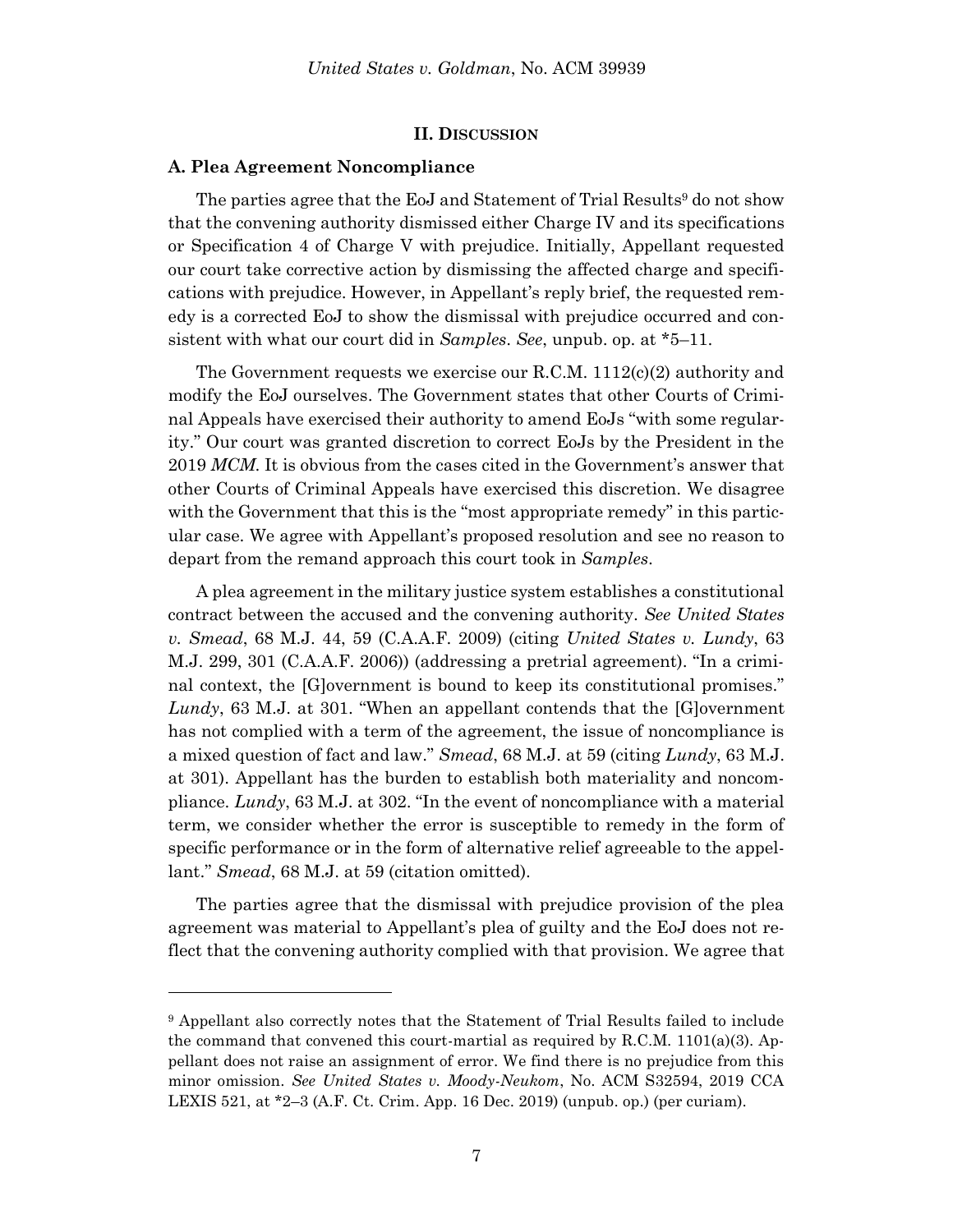the provision was material as it provided Appellant protection from facing later prosecution for the charged offenses, which the convening authority agreed to dismiss with prejudice. We find the convening authority complied with the provision as the military judge dismissed the affected charge and specifications, on the record. However, the EoJ, which the military judge signed, does not reflect the convening authority's compliance or demonstrate the actions the military judge took on the record. Therefore, as the failure to state that offenses were dismissed with prejudice implies that they were dismissed without prejudice, we find a remand appropriate to correct the EoJ. *See Samples*, unpub. op. at \*5.

## **B. Additional EoJ Errors**

l

On remand, a detailed military judge may also modify the EoJ to correct the following errors:

- The EoJ incorrectly states the convening authority deferred "all of the adjudged" forfeitures. First, the military judge *adjudged* no forfeitures. Second, the convening authority's decision on action memorandum correctly omitted any reference to *adjudged* forfeitures when addressing the question of deferral.
- The convening authority deferred Appellant's reduction to the grade of E-1 from 14 days after announcement of sentence until the date of the EoJ. The EoJ omits the convening authority's decision on deferral of reduction in grade.<sup>10</sup> Instead, the EoJ repeats a statement, which is partially incorrect, regarding deferral of forfeitures.
- The convening authority waived the automatic forfeitures of all pay and allowances for a period of six months or release "of" confinement, whichever is sooner, and directed the forfeitures be paid to MP for the benefit of Appellant's dependent child. However, the EoJ only states that the "pay" was directed to be paid to MP, rather than the "total pay and allowances."
- The reprimand in the EoJ misspells United States Air Force. It is correctly spelled in the convening authority's decision on action memorandum.

 $10$  Appellant identified this error, but did not assert prejudice from it. We find it appropriate to authorize the error be corrected on remand.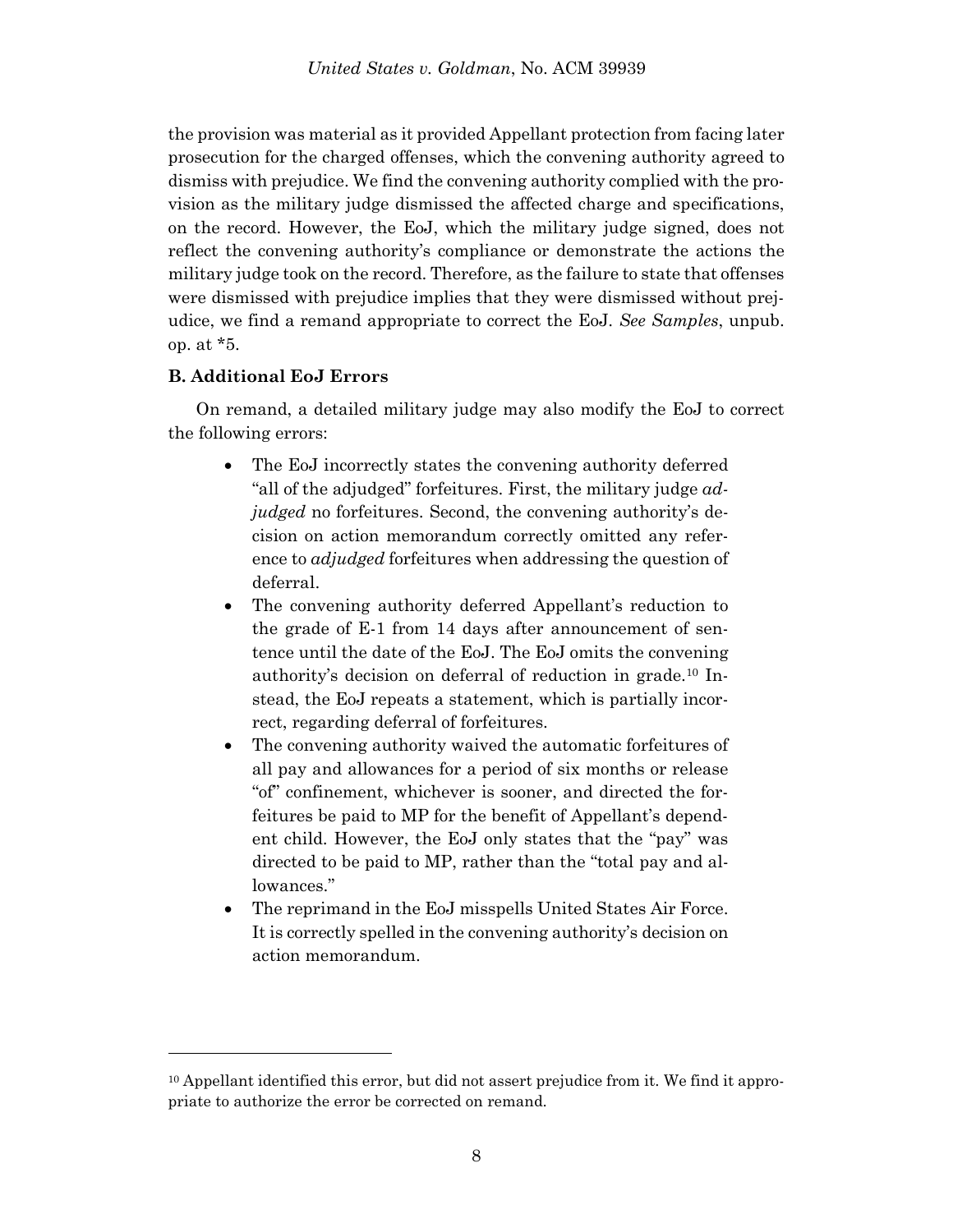#### **C. Record of Trial Completeness**

l

Appellant makes three claims that the record of trial is incomplete. We address an additional deficiency in the audio recordings of the trial proceedings we identified during our Article 66, UCMJ, review.

First, Appellant claims that three appellate exhibits are incomplete—Appellate Exhibit XIV, pages 9–11, Appellate Exhibit XVII, pages 28–29, and Appellate Exhibit XVIII, pages 39–40—because the pages are blank except for the page numbers annotated on the bottom. The Government asserts that nothing is missing because these pages were intentionally left blank. If a detailed military judge determines the Government is correct, then pages may be substituted in the record to identify that the affected pages were "intentionally left blank." If a detailed military judge determines Appellant is correct, then the military judge may attempt to reconstruct the affected portions of the appellate exhibits or indicate that such a process cannot be completed.

Second, Appellant asserts that the record of trial is missing email rulings made by the military judge on 21 January 2020 on a defense motion to dismiss for violations of Article 10, UCMJ, 10 U.S.C. § 810, and a defense motion for appropriate relief to release Appellant from pretrial confinement. On 13 September 2021, we granted the Government's motion to attach a declaration from the assistant trial counsel in Appellant's case and a six-page email containing the military judge's rulings on the two motions.<sup>11</sup> On remand, a detailed military judge may follow the process in R.C.M.  $1112(d)(2)$  to correct the record of trial to add the email rulings made by the trial judge as an appellate exhibit.

Third, Appellant claims that his copy of the record of trial did not include the court reporter's certification. We granted the Government's unopposed motion to attach a copy of the court reporter's certification. However, in performing our review of the original record of trial docketed with the court, we note that it already contained the court reporter's certification in volume 7. As Appellant and his counsel received the court reporter's certification when this court granted the motion to attach, this claim of error does not require corrective action on remand. We find this claim of error warrants no further discussion or relief. *See United States v. Matias*, 25 M.J. 356, 361 (C.M.A. 1987).

In conducting our Article 66, UCMJ, review, we could not locate one audio recording of one session of open court in the record of trial. R.C.M. 1112(b)(2)

 $11$  The motion to attach was unopposed. We understand we are permitted to supplement the record when deciding issues that are raised by the materials in the record but are not fully resolvable by those materials. *See United States v. Jessie*, 79 M.J. 437, 440–42 (C.A.A.F. 2020). Here the military judge stated his intent to rule on these two motions "ASAP" but his email rulings were not marked as an appellate exhibit.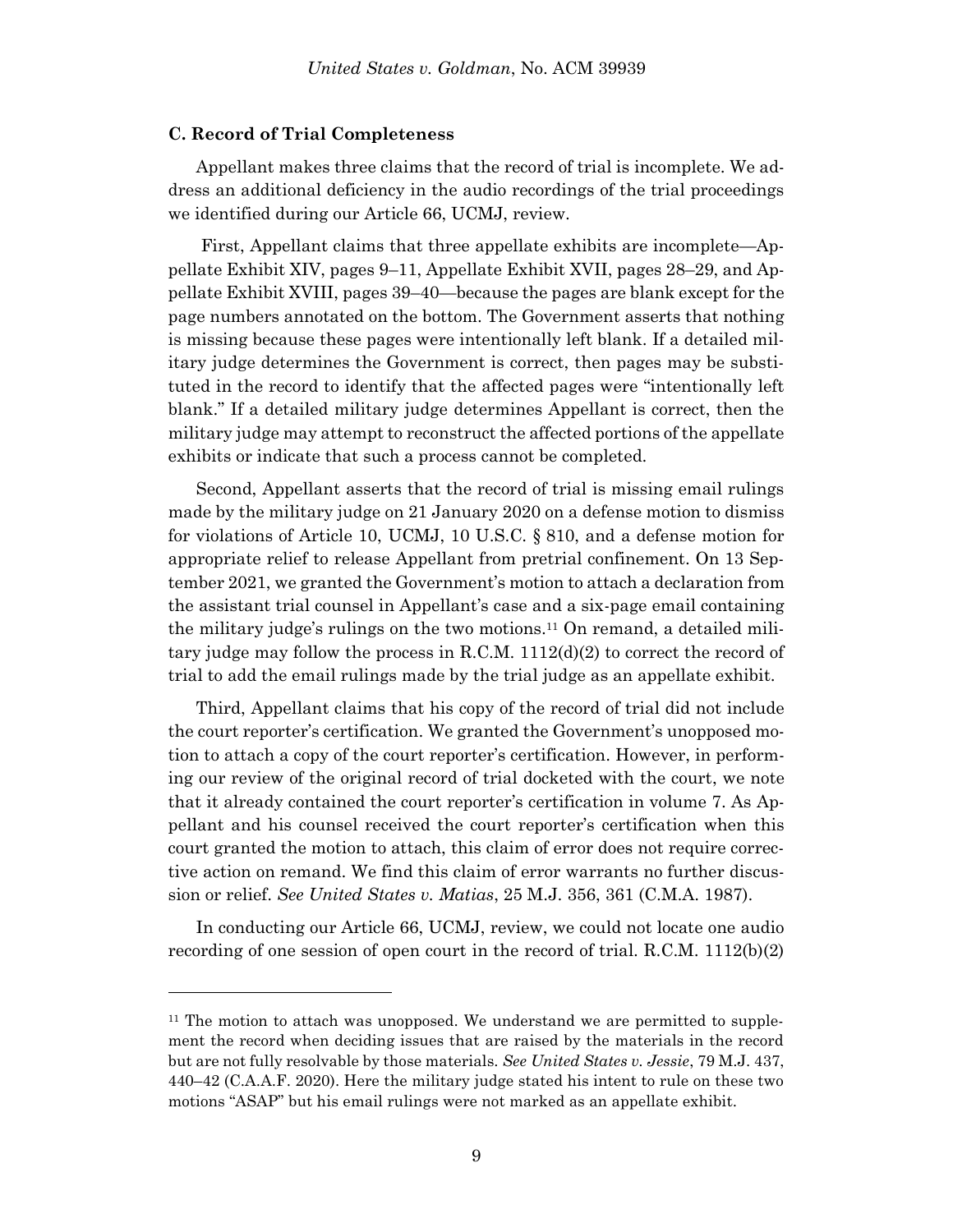requires a "substantially verbatim recording of the court-martial proceedings except sessions closed for deliberations or voting." The missing recording would cover the proceedings conducted on 15 January 2020 beginning at 1110 hours and ending at 1200 hours. This recording would correspond to pages 1–39 of the certified transcript. On remand, a detailed military judge may follow the process in R.C.M.  $1112(d)(2)$  to correct the record of trial to add the omitted recording. If the military judge determines that the recording is present in the record of trial, but was mislabeled, then the disc that contains the recordings of open sessions of the court may be modified accordingly.<sup>12</sup>

### **D. Convening Authority's Decision on Action**

Regarding Appellant's third assignment of error, consistent with our superior court's decision in *United States v. Brubaker-Escobar*, \_\_\_ M.J. \_\_\_, No. 20- 0345, 2021 CAAF LEXIS 818, at \*1–2 (C.A.A.F. 7 Sep. 2021) (per curiam), we find the convening authority made a procedural error when she failed to take action on the entire sentence, as Appellant was found guilty of at least one offense that occurred prior to 1 January 2019 and the charges were referred after 1 January 2019. Rather than test that procedural error for material prejudice to a substantial right of Appellant, we authorize a detailed military judge on remand to resolve the procedural error. This course of action is appropriate, as we have already determined a remand is necessary to resolve Appellant's first assignment of error.

### **III. CONCLUSION**

The record of trial is **REMANDED** to the Chief Trial Judge, Air Force Trial Judiciary, for correction of the entry of judgment as noted above. [Article 66\(g\),](https://advance.lexis.com/document/?pdmfid=1000516&crid=ddf1e5fe-455a-4f80-9552-61ea6f674b84&pddocfullpath=%2Fshared%2Fdocument%2Fcases%2Furn%3AcontentItem%3A5Y28-5FN1-FJDY-X0TD-00000-00&pdcontentcomponentid=7814&pdshepid=urn%3AcontentItem%3A5Y13-98S1-DXC8-755H-00000-00&pdteaserkey=sr0&pditab=allpods&ecomp=fbh4k&earg=sr0&prid=aedb4381-8f4e-4196-bcd1-fea269c25e7c)  [UCMJ, 10 U.S.C. § 866\(g\);](https://advance.lexis.com/document/?pdmfid=1000516&crid=ddf1e5fe-455a-4f80-9552-61ea6f674b84&pddocfullpath=%2Fshared%2Fdocument%2Fcases%2Furn%3AcontentItem%3A5Y28-5FN1-FJDY-X0TD-00000-00&pdcontentcomponentid=7814&pdshepid=urn%3AcontentItem%3A5Y13-98S1-DXC8-755H-00000-00&pdteaserkey=sr0&pditab=allpods&ecomp=fbh4k&earg=sr0&prid=aedb4381-8f4e-4196-bcd1-fea269c25e7c) R.C.M. 1111(c)(3).

A detailed military judge may correct the record of trial under R.C.M. 1112(d) to address (1) the blank pages in three appellate exhibits, (2) the two email rulings made by the military judge that were not included in the record of trial, and (3) the missing audio recording of one session of open court.

A detailed military judge may return the record of trial to the convening authority or her successor to take action on the sentence.

A detailed military judge may conduct one or more Article 66(f)(3), UCMJ, 10 U.S.C. § 866(f)(3), proceedings using the procedural rules for post-trial Article 39(a), UCMJ, 10 U.S.C. § 839(a), sessions.

 $12$  The file names of the recordings include a date and time, none of which correspond to the date and time of the session of court that we cannot locate.